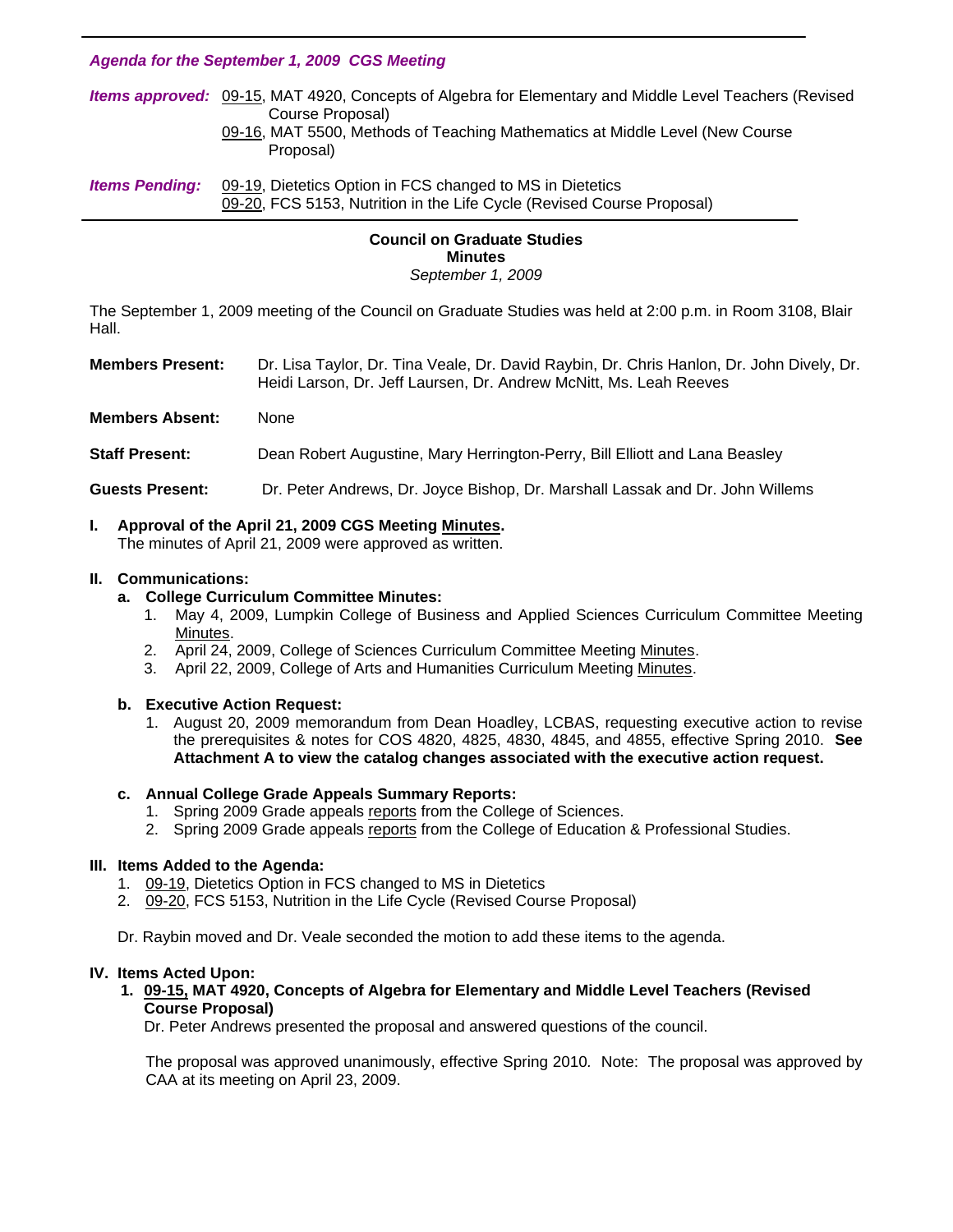*CGS Minutes 09/01/09* **2006 MAT 4920. Concepts of Algebra for Elementary and Middle Level Teachers. (3-0-3) F, S.<sup>2</sup> Algebra Elem/Mid Teachers.** The investigation of the conceptual foundation of algebra relevant to elementary and middle level teaching. Algebraic reasoning, generalization of mathematical patterns, models for real world phenomena, representations of algebraic ideas, and algebraic tools for mathematical problem solving. Prerequisites: MAT 1420 and MAT 2420G, both with a grade of C or better.

### **2. [09-16,](http://www.eiu.edu/~eiucgs/currentagendaitems/agenda09-16.pdf) MAT 5500, Methods of Teaching Mathematics at Middle Level (New Course Proposal)**  Dr. Peter Andrews presented the proposal and answered questions of the council.

The proposal was approved unanimously, effective Summer 2010.

**MAT 5500 Methods of Teaching Mathematics at Middle Level. (3-0-3) S. On Demand. Teaching Math Middle Level.** The study of the philosophy, techniques, methods, and materials used in teaching the concepts and skills of mathematics at the middle level. Prerequisite: Admission to the Mathematics- Elementary/Middle Level Masters program or permission of the graduate coordinator/advisor for mathematics education programs.

### **V. Committee Reports:**

1. Dean Augustine explained each committee's purpose and assigned committee members to the various committees.

### **VI. Other Items:**

1. After some discussion by the members it was decided that future discussion should be added to the agenda regarding the renewal process for First Choice Recipients.

### **VII. Dean's Report:**

- 1. Graduate School Commencement Marshal
- 2. Fall 2009 and Spring 2010 Faculty Marshals
- 3. Annual Joint Conference of the CGS and Program Coordinators (9-8-09)
- 4. Review of new online GA orientation.
- 5. Assistantship update (Binghamton)
- 6. Graduate School staff updates and duties were given along with introducing Ben Rienbolt and Patti Bailey. Thanks to Susan Hankenson for her years of service to EIU and the Graduate School.
- 7. Deadline to submit OGAA nominations. (October 2, 2009)
- 8. National Science Foundation has released a solicitation for their "Science Master's Program" funded as part of the American Recovery and Reinvestment Act of 2009.
- 9. Update on Global Ambassador program (September 18 & 19, 2009)
- 10. NCA site visit for online programs Nov. 9-10.

The next meeting will be held Tuesday, September 15, 2009.

The meeting adjourned at 3:33 p.m. *–Minutes prepared by Ms. Lana Beasley, Staff* 

The current agenda and all CGS minutes are available on the Web at http://www.eiu.edu/~eiucgs/index.php.

\*\*\*\*\*\*\*\*\*\* ANNOUNCEMENT OF NEXT MEETING \*\*\*\*\*\*\*\*\*\* September 15, 2009 3108 Blair Hall @ 2:00 p.m.

### **Agenda:**

- 1. 09-19, Dietetics Option in FCS changed to MS in Dietetics
- 2. 09-20, FCS 5153, Nutrition in the Life Cycle (Revised Course Proposal)
- 3. First Choice Renewal Discussion